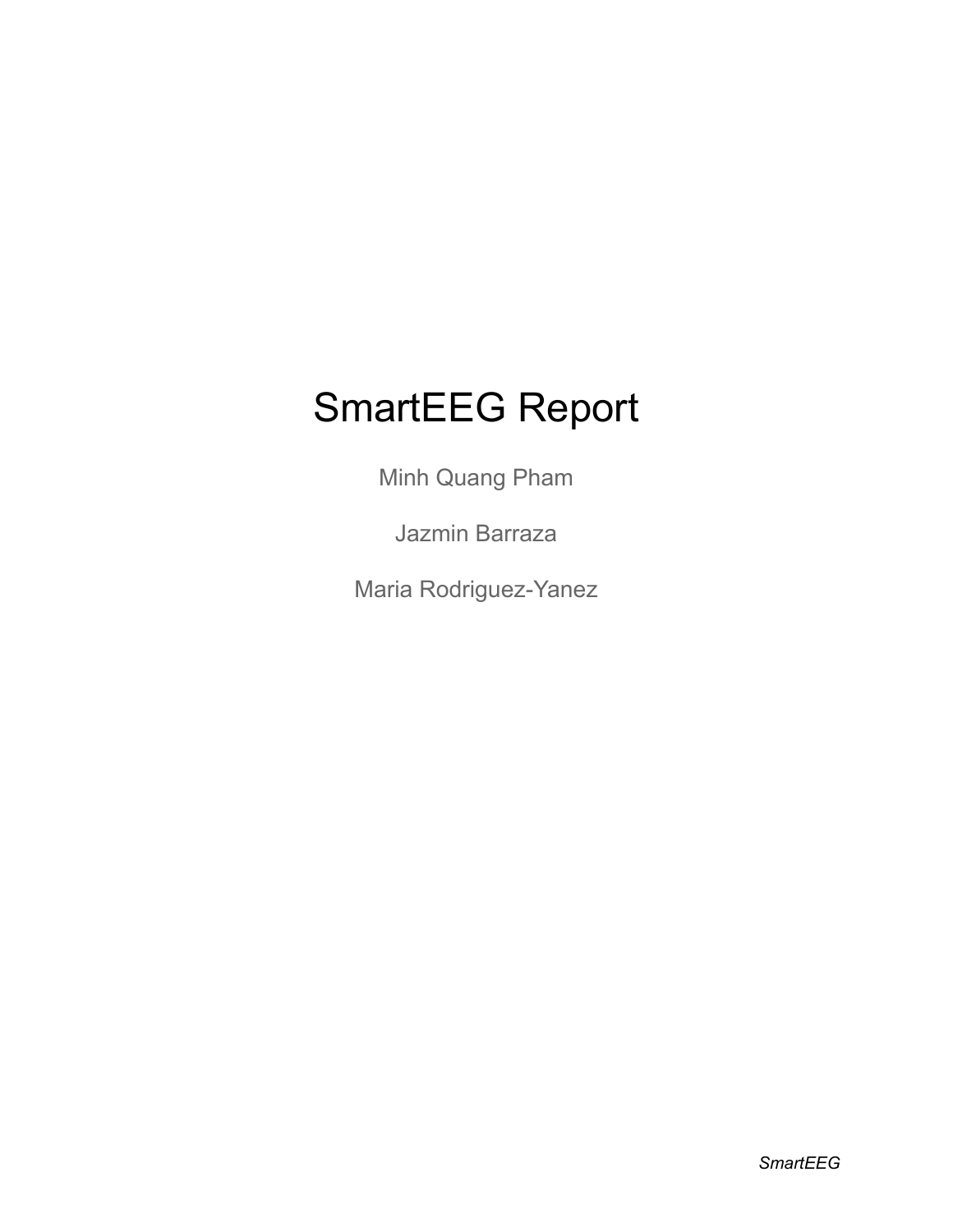## **Abstract**

As we grow and progress the medical sciences, the tools we have access to become better and stronger. We will be able to monitor almost every aspect of the human function, from the slightest twitch in the muscles to the electrical signals in our very brains. However, with this new influx of information, a technology is grossly overlooked: the method in which we view this data. Imagine that you need to correct your taxes and need some information from a large purchase like a car or a home; you would not sift through every single purchase that year, from the smallest grocery purchase to the quarters that you spend in vending machines. You would want to focus on those documents that are relevant to that purchase. Yet, doctors working in epilepsy research must deal with exactly that: rather than being able to focus on important data, they must sift through continuous irrelevant monitoring records to find the few spots that may indicate a seizure event.

SmartEEG aims to remedy this issue. SmartEEG can show doctors the exact data that they need in order to more efficiently recognize EEG patterns around seizure events, allowing doctors to focus their time on more important issues. SmartEEG can take an .edf file, a standard file output format for EEG monitoring machines, and prunes the data down to digestible increments. SmartEEG accomplishes this by recognizing alarm tags, annotations that indicate a possible seizure risk or seizure event and categorizing the level of risk present (being low, medium, or high). In the case of a medium or high-risk event, SmartEEG will save fifteen minutes before and after the event and prunes the rest of the irrelevant data. SmartEEG then presents the EEG graph in a scrollable, tabulated format. This will assist doctors by expediting the EEG reviewing process and provide an easily manageable location where doctors can quickly jump between important data periods and safely ignore areas of little or no interest.

## **Design**

The current method that's used to manage monitoring data is to select data that is around a patient reported seizure event and prune the rest. The issue with this method is that seizures can occur without the patient knowing it, resulting in a loss of valuable data. SmartEEG improves upon this method by utilising seizure detection devices to access the risk of the data. SmartEEG uses the alarms of these seizure detection devices to assess the risk probability of the data and is able to categorize segments of the data to be low, medium or high risk. SmartEEG will output these selected segments as output files that will be displayed as EEG graphs.

#### **Challenges**

While developing the SmartEEG Desktop Application, it was found that the Nihon Kohden's EDF standard did not match with the EDF library's standard for EDF files. To fix this issue in regards to the EDF files that were provided for the SmartEEG, a converter function was created. Within this function, it takes the EDF file provided by the user and manually changes